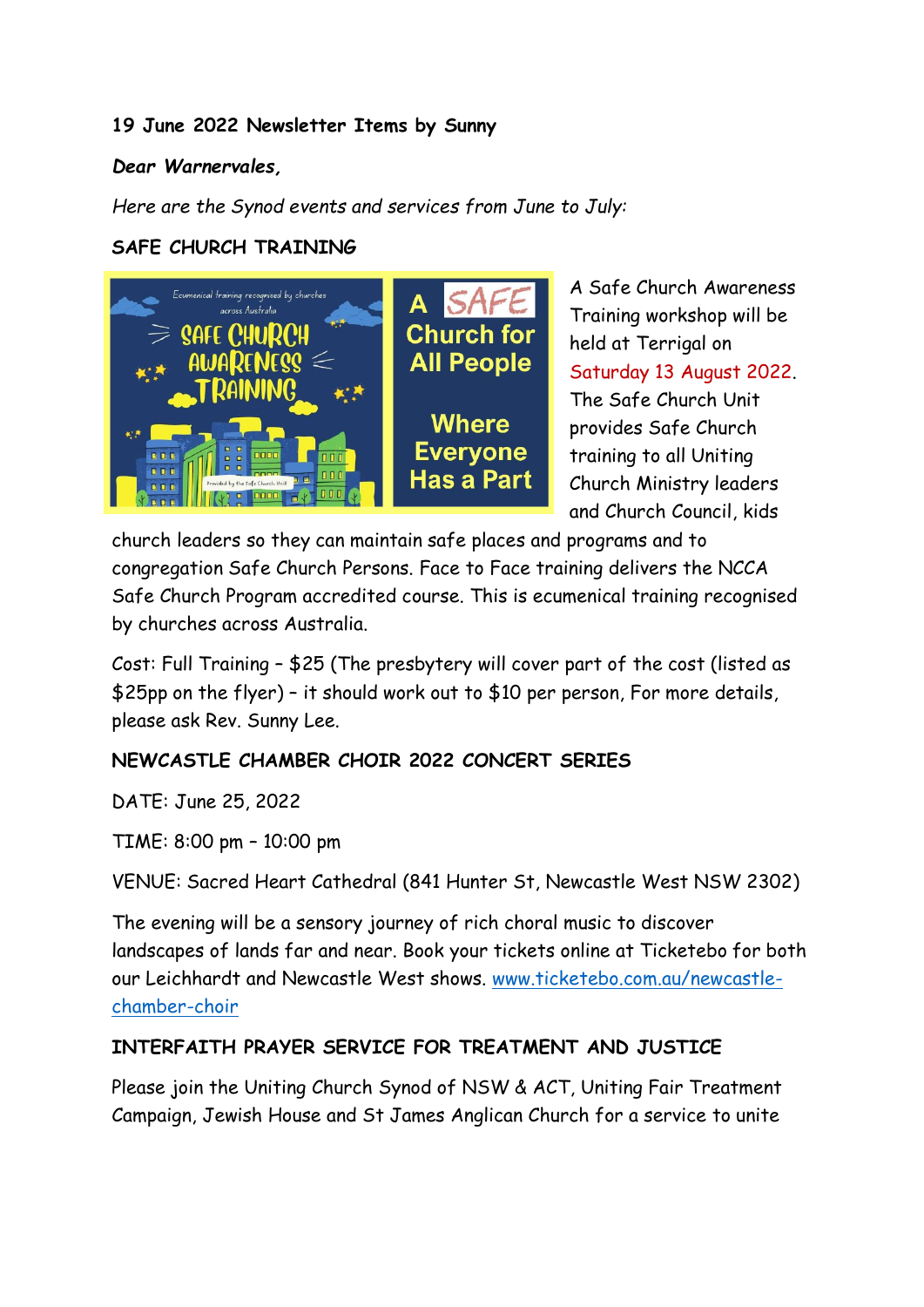

people from a broad spectrum of faiths and beliefs to extend compassion and support to people living with drug and alcohol dependency and their loved ones. The service will be followed by an offering of morning tea.

# **PNG Water Project**

Now we reconnect the water project of the Uniting World for PNG! We have been engaged in this project for a long time, but due to COVID 19, we have stopped appealing for the project since June last year. Please let us join it, which will be from June until the end of July. The donation jar is in the foyer.

Also, we will have a guest speaker, Howard Clark, from the Uniting World to catch up on the project story on the  $19<sup>th</sup>$  of July.

### **Church Directory updates**

Please note that details will not be carried forward from the existing directory , and you must complete a form if you wish to be included in the NEW directory. All people 18 years and over mentioned in the form must sign it at the bottom . Kindly return the forms either via email to the church office ucawarnervale@gmail.com or by hand to the church office or a church council member. They must be returned by the 31st July at the latest.

Administrator A Hewitt-Davies

**Working Bee on 25 June**